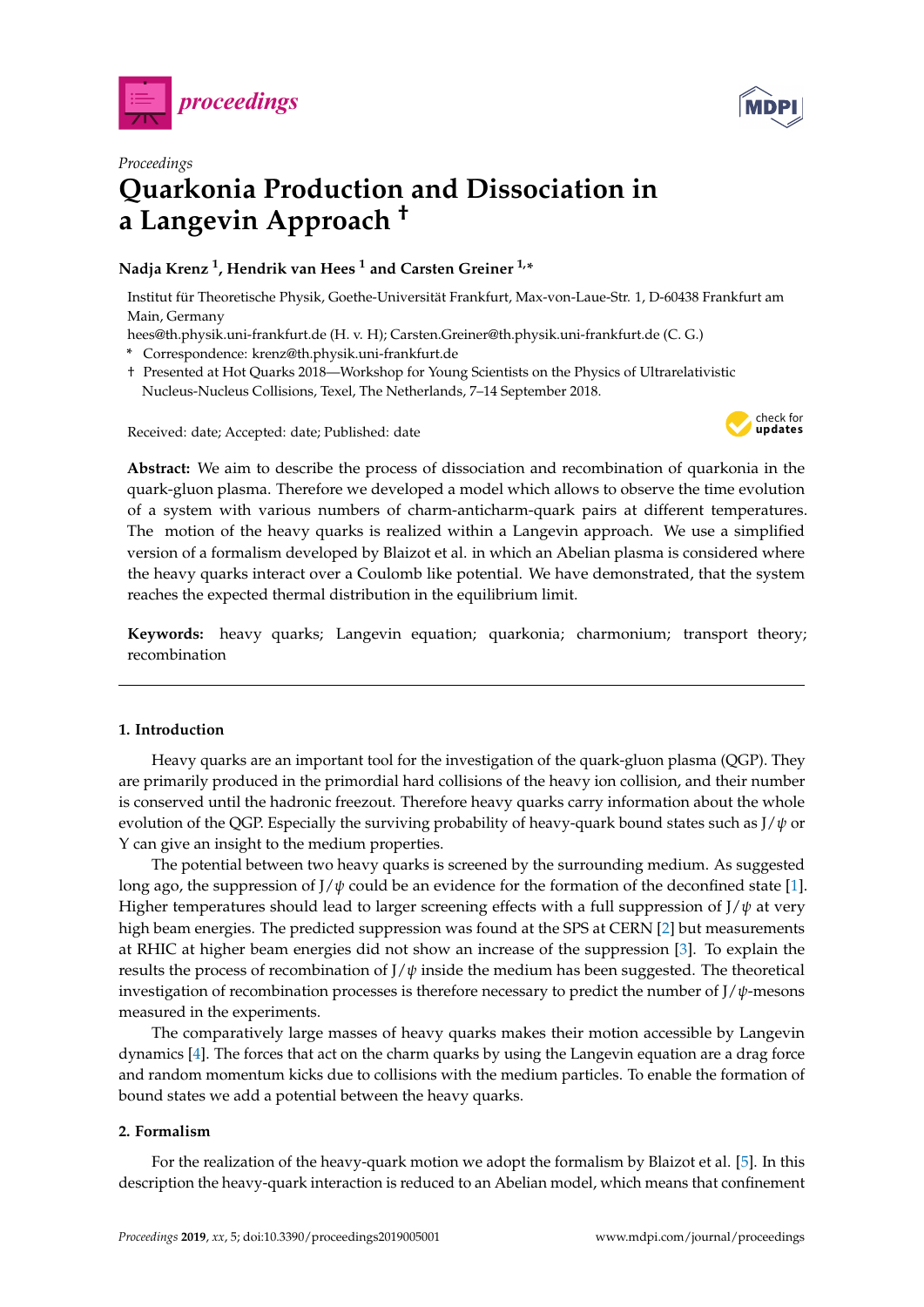and color effects are neglected. The Langevin update rules for the coordinate *x* and the momentum *p* of a heavy quark with mass *M* read

$$
\frac{dr}{dt} = \frac{1}{2M}p \text{ and } \frac{dp}{dt} = -\gamma p + F(r - \bar{r}) + \sqrt{2MT\gamma\Delta t}\rho,
$$
 (1)

where  $\gamma$  is the friction coefficient due to the interaction with the medium,  $F(r - \bar{r})$  is the force resulting from the heavy-quark potential, *T* is the temperature of the medium, and *ρ* are Gaussian normal-distributed random numbers. For the pertinent diffusion coefficient the usual Einstein dissipation-fluctuation relation has been employed. The quark-anti-quark potential is given by a screened Coulomb potential with a cut-off for large momenta at small distances. Following [\[5\]](#page-5-2) the cut-off is taken to be  $\Lambda = 4$  GeV. The potential for different temperatures is displayed in Figure [1.](#page-1-0)

<span id="page-1-0"></span>

**Figure 1.** The charm-anti-charm-quark pair potential for different temperatures.

The drag force in [\[5\]](#page-5-2) contains a dependence on the distance between the heavy quarks. For simplicity we neglect this dependence in our simulation and use a constant drag coefficient. In a numerical calculation a cut-off is also necessary for the friction. With the same cut-off as for the potential the drag coefficient is given by

$$
\gamma = \frac{m_{\rm D}^2 g^2}{24\pi M} \left[ \ln \left( 1 + \frac{\Lambda^2}{m_{\rm D}^2} \right) - \frac{\frac{\Lambda^2}{m_{\rm D}^2}}{\frac{\Lambda^2}{m_{\rm D}^2} + 1} \right],\tag{2}
$$

where  $m_D$  is the Debye screening mass, defined as  $m_D^2 = \frac{4}{3}g^2T^2$ , which is the perturbative expression for a two-flavor quark-gluon plasma. The gauge coupling *g* is given by the relation [\[6\]](#page-5-3)

$$
g^{2} = 4\pi\alpha_{s} = \frac{4\pi\alpha_{s}(T_{C})}{1 + \text{Cln}\left(\frac{T}{T_{C}}\right)}, \text{ with } C = 0.76, T_{C} = 160 \text{ MeV}, \alpha_{s}(T_{C}) = 0.5,
$$
 (3)

where  $T_C$  is the critical temperature. The value of  $\gamma$  at different temperatures can be seen in Figure [2.](#page-2-0) The charm-quark mass is set to  $M = 1.8$  GeV.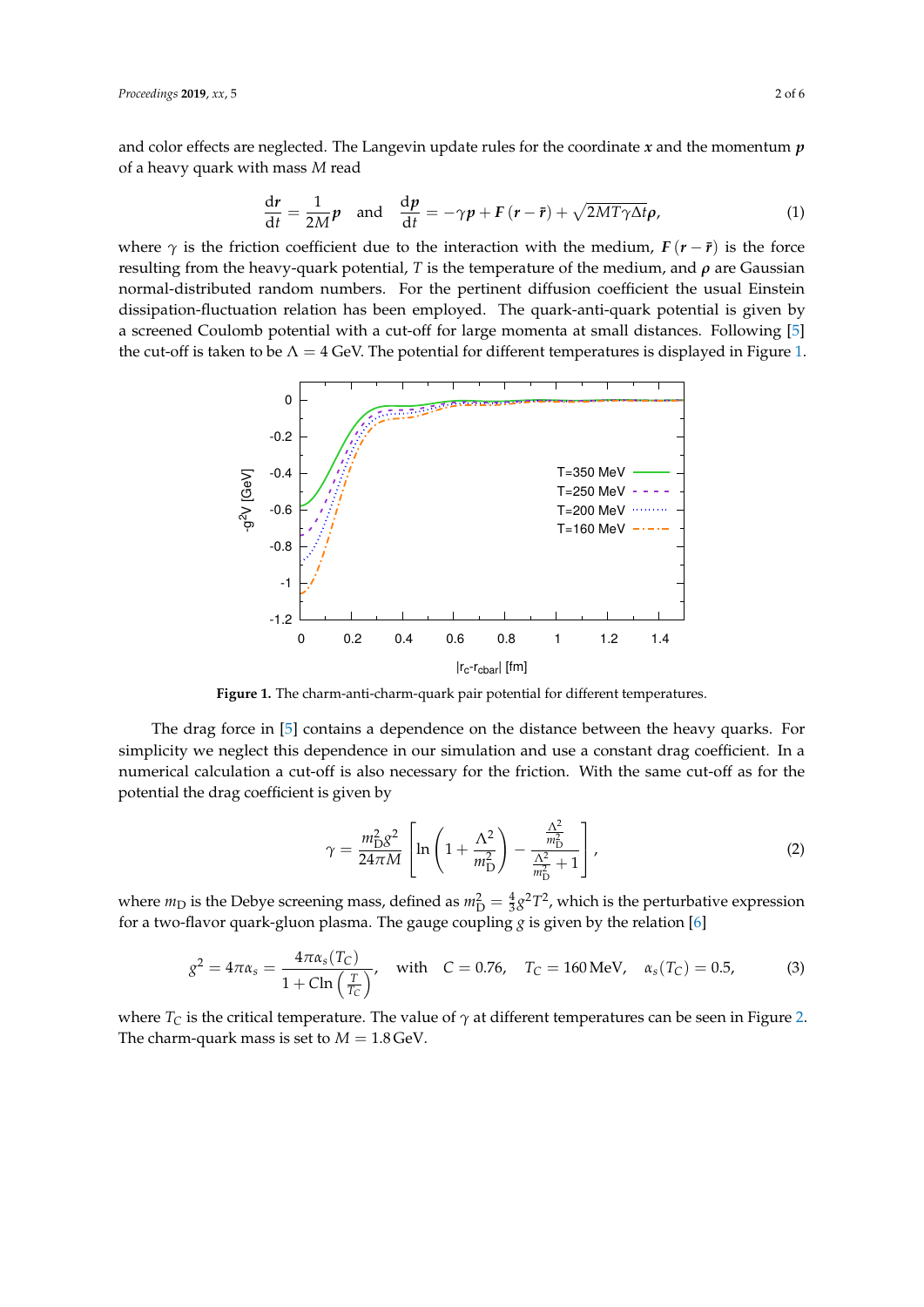<span id="page-2-0"></span>

**Figure 2.** The friction coefficient for different temperatures.

#### **3. Results and Discussion**

First the simulation was tested with a single charm-anticharm pair in the medium. The following simulations are done inside a cubic box with side-length 8 fm. To define bound states we use the classical condition that two objects are bound if the energy of the pair is negative. We calculate the relative energy *E*rel of the pair, which means subtracting the center-of-mass energy from the total energy. After the system reaches equilibrium the distribution of the relative energy should be given by the classical density of states

$$
\frac{dN}{dE_{\text{rel}}} = C \int_{\mathbb{R}^3} d^3 r \int_{\mathbb{R}^3} d^3 p_{\text{rel}} \delta(E_{\text{rel}} - H_{\text{rel}}) \exp\left(-\frac{H_{\text{rel}}}{T}\right),\tag{4}
$$

<span id="page-2-1"></span>where  $H_{rel}$  is the Hamiltonian of the pair and *C* is a normalization constant. The results are shown in Figure [3.](#page-2-1) For this plot both curves are normalized to one. We see that the numerical calculation perfectly fits to the analytic function.



**Figure 3.** Pair-energy distribution at equilibrium. The simulation is done assuming a cubic box with boxsize 8 fm at a temperature of  $T = 160$  MeV.

We also found this agreement for different temperatures, as can be seen in Figure [4.](#page-3-0) For higher temperatures the number of bound states in equilibrium decreases due to stronger screening effects.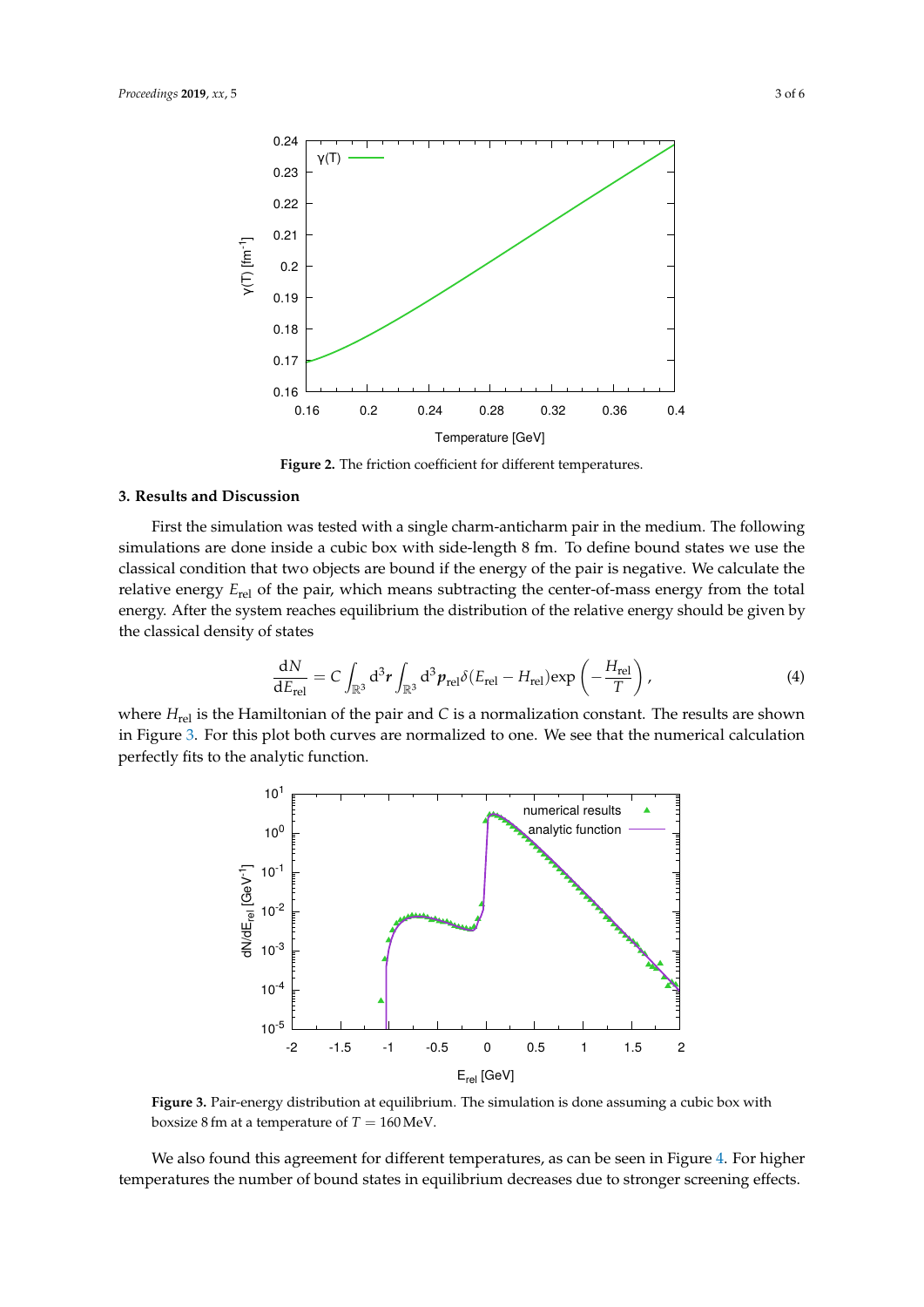<span id="page-3-0"></span>

**Figure 4.** Pair-energy distribution for different temperatures. Due to stronger screening effects higher temperatures lead to a smaller yield of bound states.

We have also investigated the time evolution of the bound states at a temperature of  $T = 160 \,\text{MeV}$ for two initial conditions.

In the first simulation the charm and anti-charm quarks are initially randomly placed inside the box. For the second simulation the heavy quarks are initially created as bound states with a pair energy of −700 MeV, which approximately corresponds to the maximum of the peak on the left panel of Figure [3.](#page-2-1) The momenta are set back-to-back with a relative velocity that is taken from a Maxwell distribution with its center at the average value of typical relative velocities of charmonium  $v_0^2 \sim 0.3$  [\[7\]](#page-5-4). As shown in Figure [5,](#page-3-1) in both cases the fraction of bound states in the system equilibrates to the same value as expected. At this point the dissociation and recombination rates are equal and therefore the principle of detailed balance is fulfilled. We notice, that in both cases we found very long timescales for the equilibration.

<span id="page-3-1"></span>

**Figure 5.** Time evolution of the fraction of bound states with the charm-anticharm pairs produced initially bound (violet dashed line) or placed randomly inside the box (green solid line). Both curves lead to the same equilibrium limit but the equilibration time is longer in case of initial bound states.

To see the influence of the medium's temperature on the equilibration time we calculated the time evolution at different temperatures. In this simulation we produced five charm-anticharm pairs, initially created as bound states. The results are displayed in Figure [6.](#page-4-2)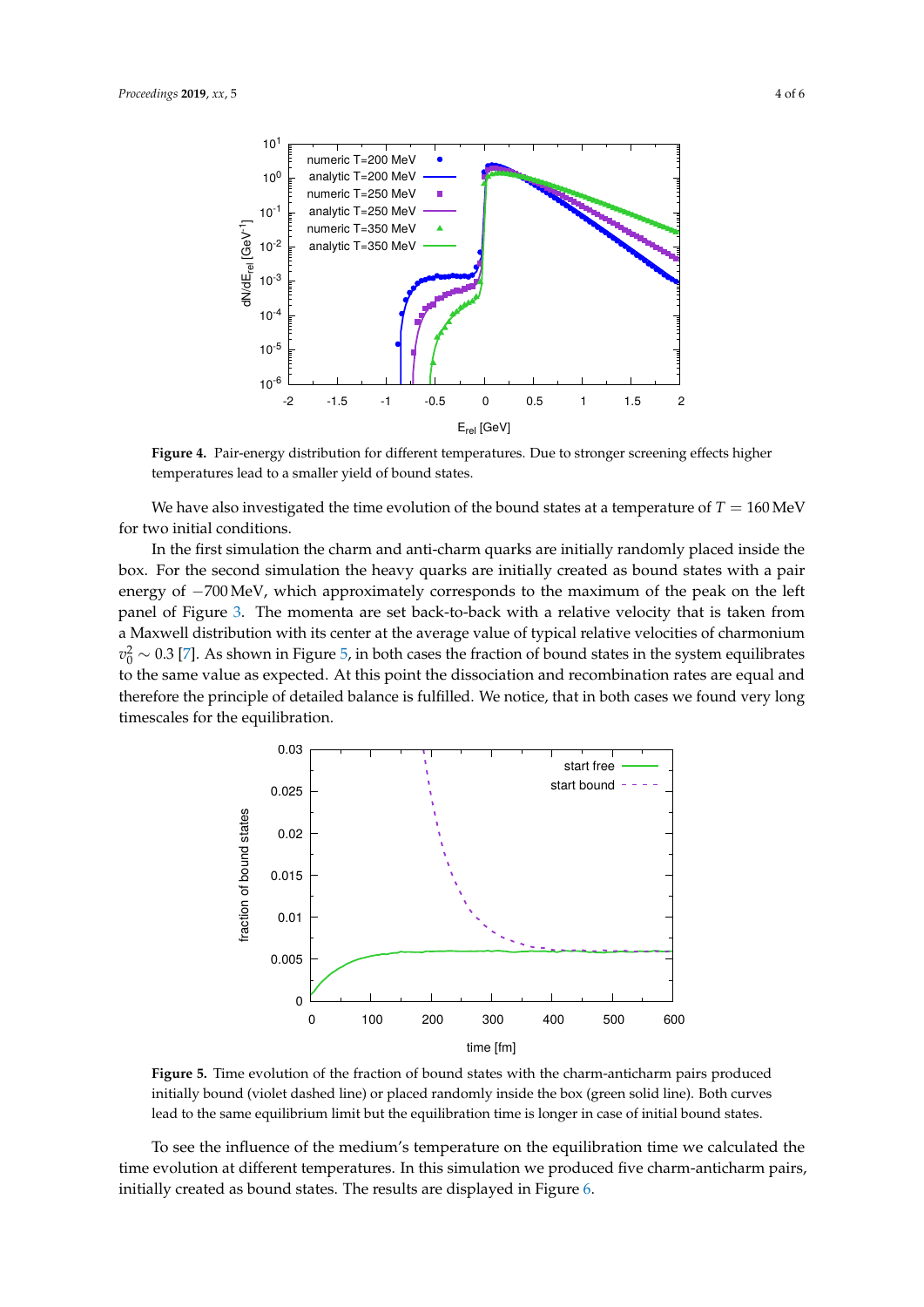<span id="page-4-2"></span>

**Figure 6.** Time evolution of the fraction of bound states for different temperatures. Higher temperatures lead to a less amount of bound states and to a faster equilibration.

Larger screening effects at higher temperatures lead to a smaller fraction of bound states at equilibrium. Also the equilibration time decreases. This is expected, because the friction coefficient increases with temperature. The momentum and therefore also the energy transfer in the collisions with the light medium constituents is higher.

To check if our simulation is also in accordance with an equilibrated thermodynamic system, we calculated the particle number using the grand canonical partition function. Since the dissociation and recombination of a J/ $\psi$ -meson is a process of the kind J/ $\psi \rightleftarrows c + \bar{c}$ , the chemical potentials are connected by  $\mu_{J/\psi} = 2\mu_c$  which means for the fugacity  $\lambda_{J/\psi} = \lambda_c^2$ . The number of  $J/\psi$  in the system can then be calculated by knowing the initial number of charm-anticharm-pairs. We compared the results from our simulation with those obtained by using the grand canonical partition function for three different box sizes in Table [1.](#page-4-3) We find that both values are of the same order of magnitude.

calculated by using the grand canonical partition function **Volume Grand Canonical Fraction of J/***ψ* **Numerical Fraction of J/***ψ* 3

<span id="page-4-3"></span>**Table 1.** Comparison between the fraction of bound states obtained with our simulation and that

|                        | Volume Grand Canonical Fraction of $J/\psi$ | Numerical Fraction of J/ $\psi$ |
|------------------------|---------------------------------------------|---------------------------------|
| $8^3$ fm <sup>3</sup>  | 0.0066                                      | 0.0059                          |
| $10^3$ fm <sup>3</sup> | 0.0035                                      | 0.0029                          |
| $12^3$ fm <sup>3</sup> | 0.002                                       | 0.0017                          |

We could show that our model passes all equilibrium tests. Various extensions are possible to improve the model. The long-time goal of this project is to obtain a full in-medium quantum Langevin treatment of quarkonia.

**Funding:** This work was supported by the DFG through the grant CRC-TR 211.

**Conflicts of Interest:** The authors declare no conflict of interest.

#### **References**

- <span id="page-4-0"></span>1. Matsui, T.; Satz, H. J/*ψ* Suppression by Quark-Gluon Plasma Formation. *Phys. Lett. B* **1986**, *178*, 416–422, doi:10.1016/0370-2693(86)91404-8.
- <span id="page-4-1"></span>2. Baglin, C.; Ramos, S.; Ferreira, R.; Drapier, O.; Guillaud, J.P.; Kluberg, L.; Racca, E.; Fredj, L.; Abreu, M.C.; Busson, P.; et al. Production de *J*/*ψ* dans les collisions de proton, oxygène et soufre sur cibles lourdes, á 200 GeV/N. *Can. J. Phys.* **1989**, *67*, 1222–1227. doi:10.1139/p89-205